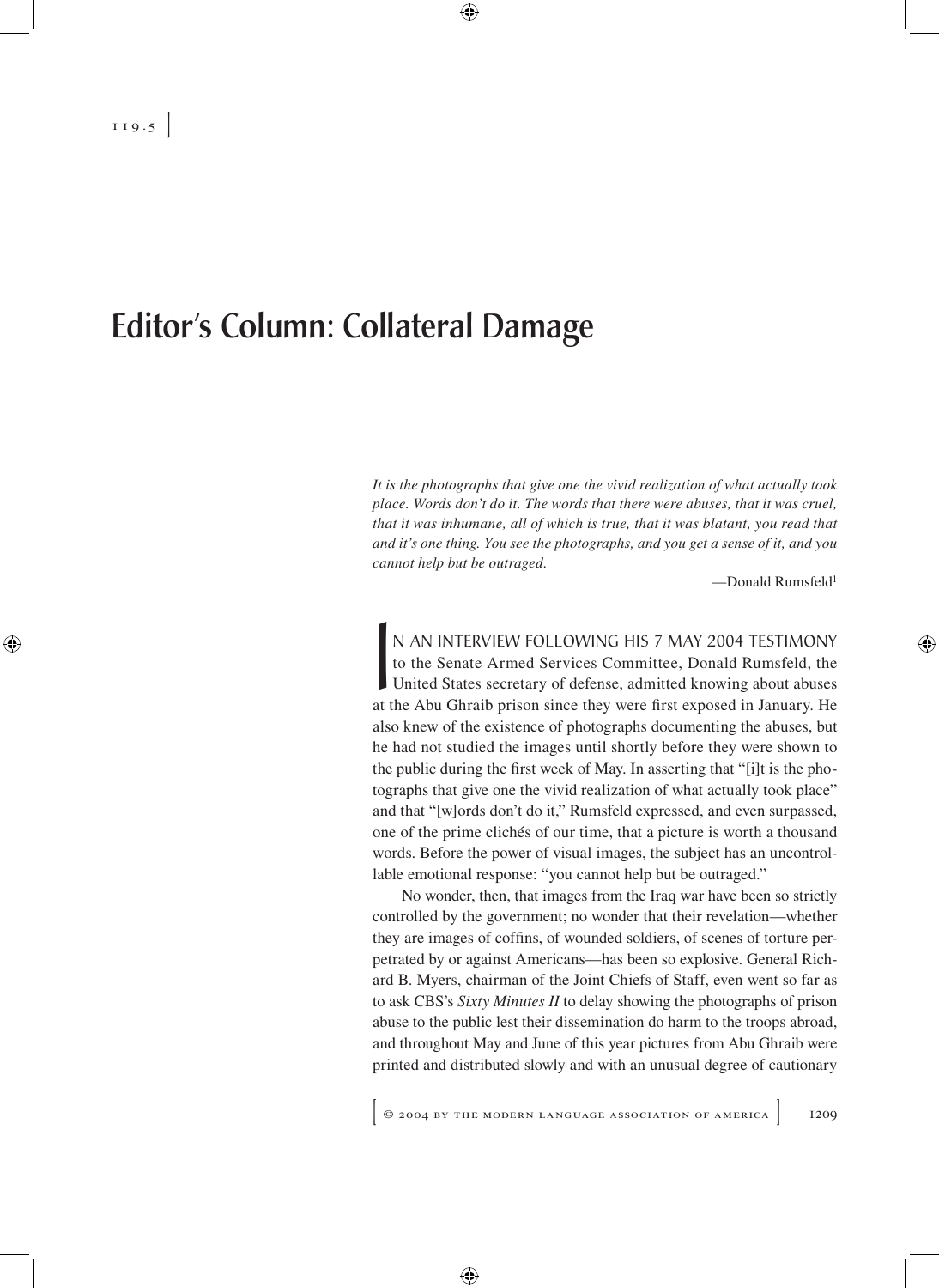framing.2 Congress members first saw hundreds of images in closed, tightly protected settings (Hulse and Stolberg). They *described* them to the press but were prohibited from showing them to the public. The ethics of revelation was debated among commentators and politicians weighing freedom of information versus the victims' right to privacy.3 But clearly more was at stake. It is OK, it seems, to read descriptions of photographs; it may not be OK to look. Even as the government tried to control access to images, however, fearing their political fallout—their "collateral damage"—they surfaced and were disseminated on the Internet.

In the fall of 2001, immediately following the attacks on the World Trade Center, Mayor Rudolph Giuliani of New York banned cameras from the area around ground zero; photographs of persons falling or jumping from the World Trade Center towers, such as the one by Richard Drew, appeared in newspapers around the world on 12 September only quickly to be censored by these same papers (Junod). The second Iraq war began as a spectacle staged for the American television viewer, with its "embedded" journalists and photographers, but as soon as Americans were being wounded and killed in significant numbers, the dissemination of images was strictly controlled. American and European photographers have been harassed and detained by the United States military on several occasions when they attempted to cover the continuing bloodshed in Iraq (Cole). It took months and a journalistic request under the Freedom of Information Act for the public to be allowed to view photographs of coffins, and, ironically, it took Garry Trudeau and his comic strip "Doonesbury" to generate powerful empathy with the wounded soldiers, who so far have remained largely absent from mainstream media. Perhaps Trudeau's character BD, an enthusiastic soldier, had to have his leg amputated because the wounds had until then been made invisible in the news pages of the paper.

The government's fearful, even paranoid, treatment of images echoes sentiments frequently

expressed by some of us who work with words in the academy—that in the current media age our students (never mind our public officials) have lost their verbal literacy and have given themselves over to an overwhelmingly dominant, uncontrollable visuality that impairs thought. But the contributions to this issue of *PMLA*, interrogating visuality and visual-verbal intersections in literature, film, performance, and the visual arts, reveal to me that our field has already moved beyond this anxiety. The essays and the position papers on "literary studies and the visual arts" for The Changing Profession articulate how the methods of interpretation emerging from the fields of literary studies, film studies, and visual culture illuminate one another, leading to richer, deeper insights into visual, verbal, and performative texts and into their interrelations. Whether addressing intertextuality and cinema in Oscar Wilde and Billy Wilder (Brown), oral and visual testimony in Jean Rouch and Edgar Morin's *Chronicle of a Summer* (Rothberg), literary and artistic cubism in Ralph Ellison and Romare Bearden (Yukins), conflicts over spectatorship on the eighteenth-century Dublin stage (Harris), or the use of masquerade in the formation of American national identity (Smith-Rosenberg), the essays in this issue gesture toward a wordimage conjunction that would replace the wordimage opposition that has dominated literary and visual studies for decades. These essays, especially read in relation to the position papers in the special feature on literary studies and the visual arts, also show that there is a great deal yet to say about words and images and their expressivity in specific cultural and historical contexts. Having worked on both literary and visual texts for the last two decades, I was pleased to assemble an issue that would focus some of these questions, and I looked forward to introducing them in theoretical terms in this column. Beginning to write the column in May of 2004, however, I was faced with a very particular set of images and the words generated about them in the media. And I found that the interdisciplinary direc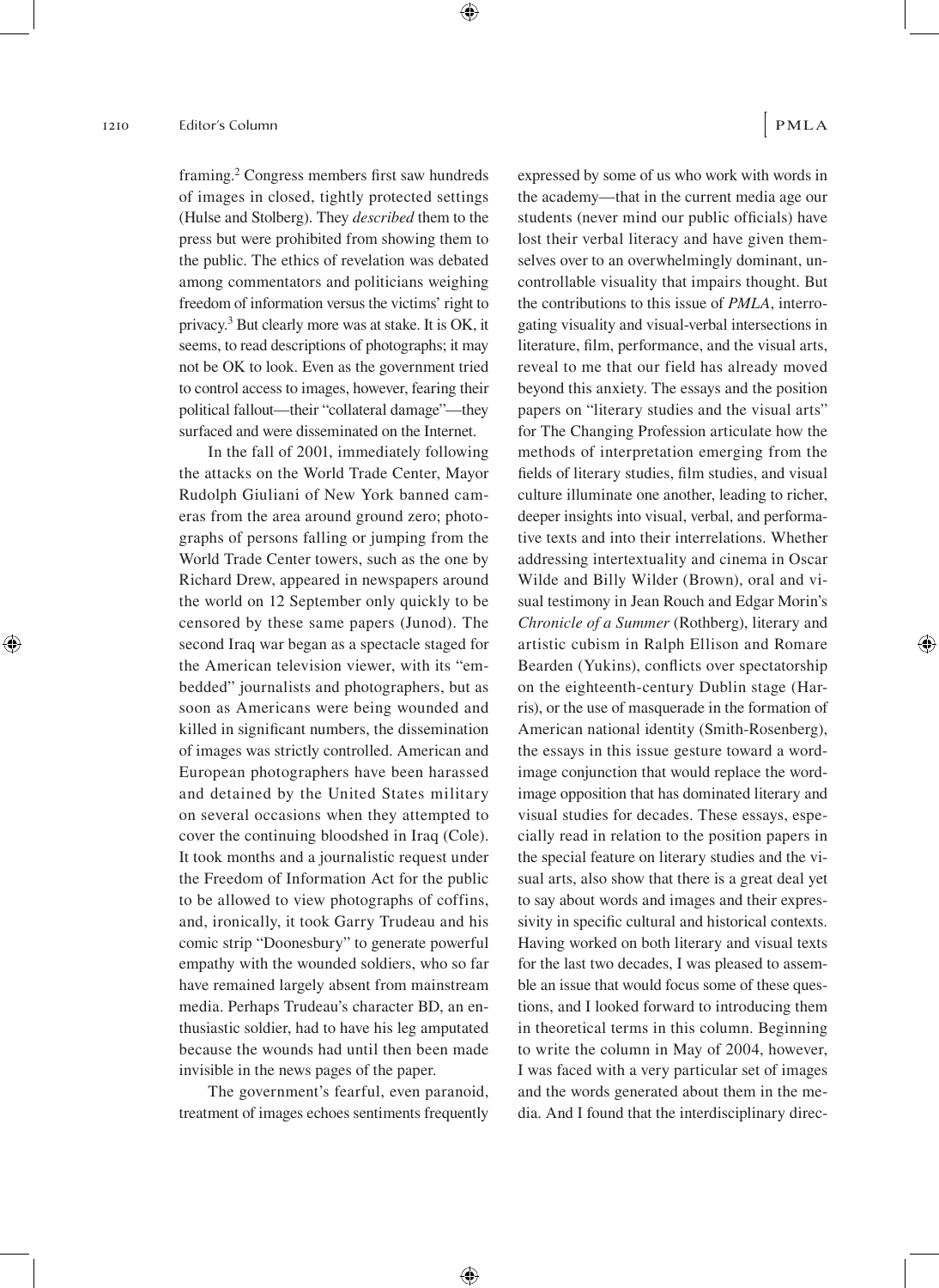tion many of us have taken in our field, toward film, performance, and visual arts, toward sound and digital media, together with the sensitivity to language in which we have been trained, not only enables but compels us to address the interaction of words and images in the political arena in a time of war.

A sustained discussion of words and images, of reading and looking, seems especially urgent at a moment when trauma is instrumentalized as an alibi for censorship. The relation of visuality to the experience and the transmission of personal and cultural trauma—trauma that may be unspeakable but may be communicated viscerally and emotionally through the alternative cognitive structures of the visual—is a significant preoccupation of the essays in this issue.

Even while some of the authors in this issue, like Tobin Siebers, continue to perceive linguistic prejudices underlying our critical methods and our language about images, the contributors also affirm the extraordinary power and what Siebers terms the "excessive expressivity" of visual images. Mieke Bal, Mary Ann Caws, and Siebers highlight *the detail* as the site where we enter and, indeed, "read" images. Attention to the visual detail singles out the untranslatable power of visuality and its alternative, nonverbal, structures of meaning: "My attention was systematically arrested by the detail that seems out of place, the contradiction that tears open the work, the monstrous element that reveals flaws and disparities and, because it provokes astonishment, offers never-ending possibilities for the understanding of these works," writes Bal. For Siebers, the isolated detail is a sign both of materiality and of disability: "To detail is to cut, and many details preserve this primordial association with the slicing, abrading, or disturbing of a surface, whether the disruption involves flesh or nonorganic skin. . . . What [the detail] pictures is a certain excess that . . . might be called disability. . . ." In the word-image relation, Siebers maintains, the image is akin to the disabled body, and it elicits similar prejudice and disparagement.

Roland Barthes's notion of the "punctum" in his *Camera Lucida*, an enabling trope for several contributors to these pages, allows us to imagine the "excessive expressivity of images" as a form of wounding. Barthes describes his relation to photographs, in particular, as an opening to the piercing quality of details that shock and disturb, grab, puncture and wound (41–59). "The image may teach nothing," Siebers writes, "but it does open wounds." And Peggy Phelan cites Samuel Beckett's description of seeing: "For it is not at all about a sudden awareness, but a sudden visual grasp, a sudden shot of the eye. Just that."

If, as these essays suggest, seeing is a form of wounding and being wounded, a "shot of the eye," then to see, to be a spectator, is to respond through body and affect, as well as through the intellect. How do these forms of response determine the use to which images are put? Indeed, in the context of the war in Iraq, visual images function not just as evidence of violence but also—and herein lies their collateral damage as actual instruments of torture and humiliation. It is no wonder that Iraqi insurgents and American prison guards knew how to exploit images as powerful weapons of intimidation by staging some of their own brutal acts for still and video cameras. Torturers also know about the "excessive expressivity of images." They may know that potential victims who confront photographs of tortured bodies will not merely look at these as representations of trauma suffered by others but also experience the trauma affectively and viscerally, in their own bodies. Using Charlotte Delbo's notion of "sense memory"—the memory residing in the body of the Auschwitz survivor and remaining split off from the "ordinary memory" that produces narratives about life in the camp—the art historian Jill Bennett argues that although "words can be put into the service of sense memory, vision has a very different relationship to affective experience, experience which whilst it cannot be spoken as it is felt, may register visually. The eye can often function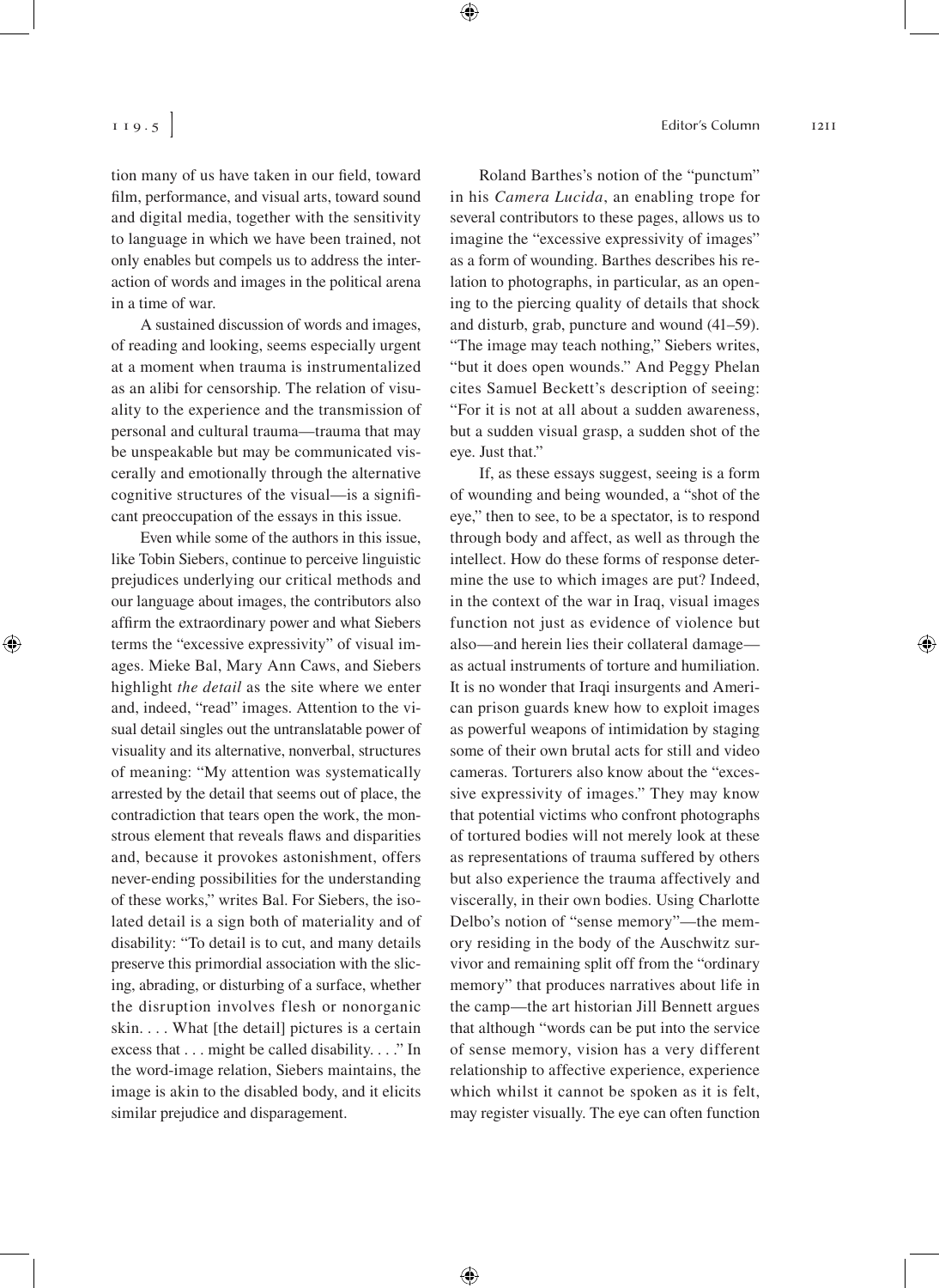as a mute witness through which events register as eidetic memory images imprinted with sensation" (84). But if torture scenes were staged and photographed to intimidate and humiliate new potential victims through the workings of sense memory, they have the same effect on spectators outside this specific context, who thus become unintended victims. The workings of sense memory imprinted on the body through vision have produced an explosive impact on the world stage, uniting rather than dividing victims, perpetrators, and bystanders in their embodied subjectivity. The wounding effect of images blurs the boundaries between these positions: spectators and even perpetrators experience themselves as victims, however unintended, of the images themselves or of their unplanned circulation.

Before images of violence and torture, we find ourselves like Beckett's Didi and Gogo, as evoked by Phelan, faced with "the impossibility of seeing and the impossibility of not looking." We have previously seen images of atrocity made by perpetrators such as the Abu Ghraib prison photos: pictures of lynchings showing not just victims and executioners but also cheering crowds of onlookers; photographs by the Wehrmacht and the SS of their own crimes in World War II, mailed home as tourist snapshots; violent and coerced pornographic images disseminated for the international scopophilic viewer (Brison). Before 9/11, theorists of visuality feared that overpublication of atrocity images would inure the public to their effect and would diminish their power to shock. Commentators warned that, in the society of the spectacle, images of war and atrocity and images from popular films and television programs simulating war, violence, and disaster would meld and produce compassion fatigue and even indifference. Photographs and other still images are flat and two-dimensional, limited by their frames. They can contain and domesticate atrocity, making it manageable, comprehensible. They quickly assume symbolic meaning and so remove themselves from the real (Zelizer 10). In the work of cultural memory, their multiplicity may be overwhelming, and thus the archive of atrocity photos is quickly limited to just a few emblematic images repeated over and over. In their iconicity and repetition, they may lose their power to wound.

Recently, however, even Susan Sontag, a harsh critic of photography, has changed her mind about the medium. "I am not so sure now," she writes in *Regarding the Pain of Others*: "What is the evidence that photographs have a diminishing impact, that our culture of spectatorship neutralizes the moral force of photographs of atrocity?" (105). At the same time, Sontag chastises us for succumbing to the seductiveness of war, for our ability to look away, to close our eyes and turn the page. Vision is both piercing and distant for her. The pain of others remains so tragically remote that, as she emphasized in the *New York Times Magazine* in May 2004, perpetrators are "posing, gloating, over their helpless captives" ("Regarding" 26– 27) and themselves distributing images of their crimes to family and friends. The same image can be entertaining for one set of viewers and traumatic for another.

What kind of visual-verbal literacy can respond to the needs of the present moment?4 The analyses of words and images, reading and spectatorship in this issue contain suggestions, as do the hybrid texts on which these articles are based. "You don't have to look," Gogo says to Didi. "You can't stop looking," Didi responds, characterizing our current position in relation to the power of visuality. Like Beckett's characters, we see but are unable to look and unable to transform the field of vision into insight and meaning—unable to articulate, in clear terms, the relation between images and words. Phelan speaks of Beckett's "biocularity," his reading of images as words, of words as images: "Seeing was always already a way of saying for Beckett, and so too was saying a way of seeing."

*In the Shadow of No Towers*, Art Spiegelman's reflections on 9/11, from which the cover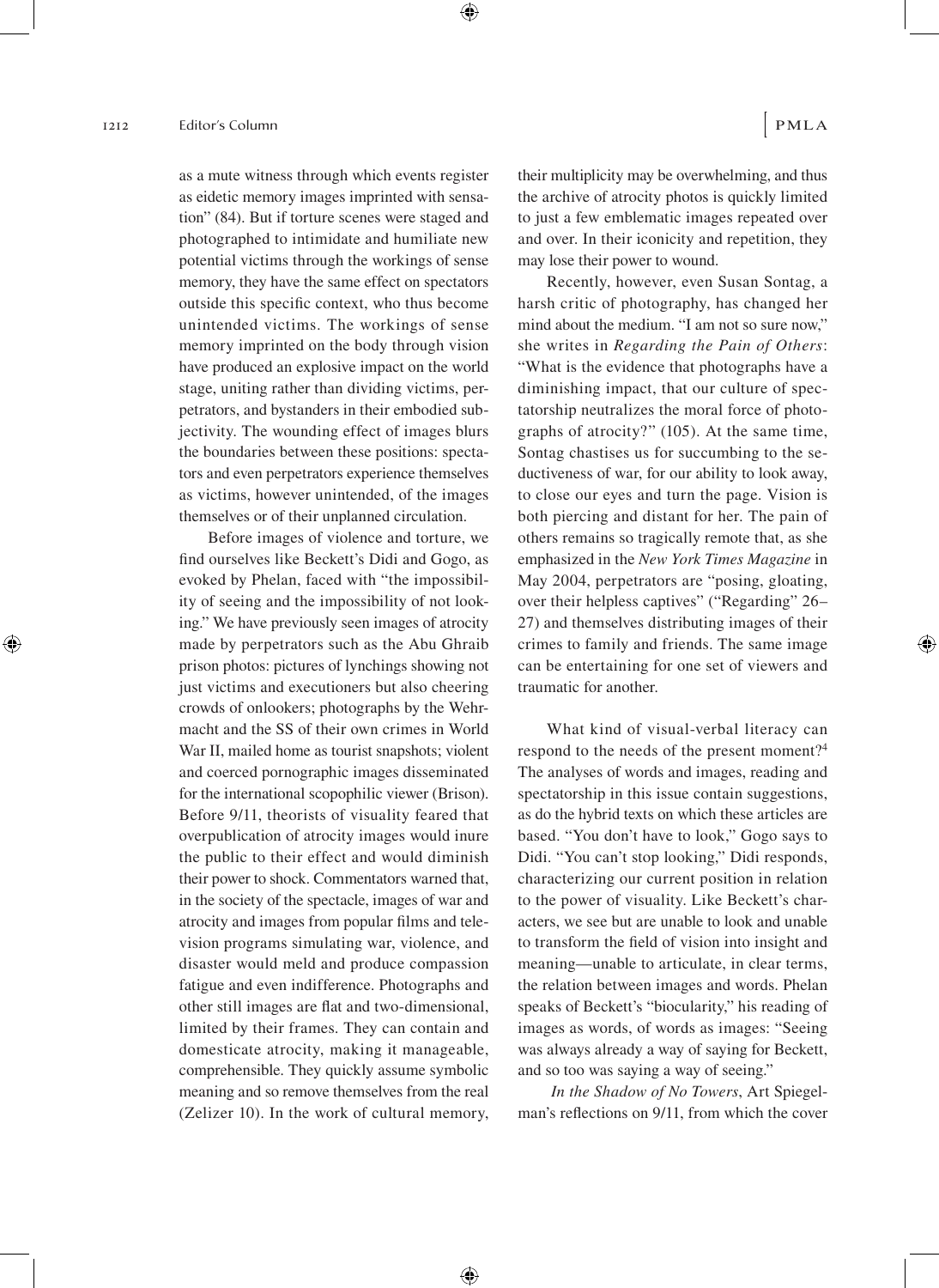of this issue is borrowed, is both a manifestation of this kind of visual-verbal biocularity and a meditation on traumatic seeing. In the first of the ten comics pages making up *In the Shadow of No Towers*, Spiegelman asserts that "I live on the outskirts of ground zero and first saw it all live—unmediated." This is to distinguish his view from that of the comics characters on the upper part of the page, watching their television screen (and, presumably, the collapse of the towers), eyes bulging and hair standing on end. But when he draws his own experiences on the morning of 9/11 in Lower Manhattan on subsequent pages, Spiegelman admits to everything he did not, in fact, see. "He didn't actually *see* the first plane smash into the tower a few blocks South of his Soho home. . . . They *heard*  the crash behind them while heading North. He did see the face of a woman heading South . . ." (2). The word-image "ROARRRRRRRR!!" almost covers the statement about not seeing, occluding it to the point of near illegibility. *Not seeing* becomes *visible* and even *audible*, as graphic as the absent towers. Words, images, and wordimages work together to enact the impossibility of seeing and the impossibility of not looking.

Through its comics form, *In the Shadow of No Towers* complicates any clear differentiations between word and image. With words always already functioning as images and images asking to be read as much as seen, comics are biocular texts par excellence. Asking us to read back and forth between images and words, comics reveal the visuality and thus the materiality of words and the discursivity and narrativity of images. But *In the Shadow of No Towers*, like its predecessor *Maus*, also performs an aesthetics of trauma: it is fragmentary, composed of small boxes that cannot contain the material, which exceeds their frames and the structure of the page. Architecturally mirroring the structure of the towers and thereby allowing us to keep them in view even as they collapse in front of our eyes, again and again, *In the Shadow of No Towers* operates on a number of levels at once. Enabling reality and fantasy, historical and fictional figures, human and cartoon characters to coexist and morph into each other, it demands an extraordinarily complex response beyond just combining reading and looking. Comics highlight both the individual frames and the space between them, calling attention to the compulsion to transcend the frame in the act of seeing. They thus startlingly reveal the limited, obstructed vision that characterizes a historical moment ruled by trauma and censorship.

"I wanted to sort out the fragments of what I'd experienced from the media images that threatened to engulf what I actually saw," Spiegelman writes in his introduction to the book. "What I actually saw," he insists, was "burned into the inside of my eyelids," seared into his skull forever, and thus in *No Towers* those scenes are drawn as a set of photographs strewn across the page (4). At the moment of trauma, time stands still, images are frozen, like the glowing tower that is repeated over and over in the pages of Spiegelman's work. To see is to be wounded, seared, burned. Even as he insists on specifying what he "actually" saw, however, Spiegelman also admits to being "haunted now by the images he didn't witness" (*No Towers* 5), drawing, on the entire left side of one of the pages, a troubling image of a falling man based on the censored photograph by Richard Drew. Vision is faulty, mediated, unreliable, blocked. As Siebers writes, "The image may teach nothing, but it does open wounds." Those who witnessed the collapse of the towers and those who saw the photographs of the towers collapsing and the people jumping—many millions, in this moment of global witness—also became the victims of the attacks. The wounding by images was the collateral damage of the attacks on the World Trade Center.<sup>5</sup>

At the same time, Spiegelman also exposes the protective mechanisms that are deployed by the ways in which vision typically operates in our culture. "He saw the burning towers as he and his wife ran to Canal Street, toward the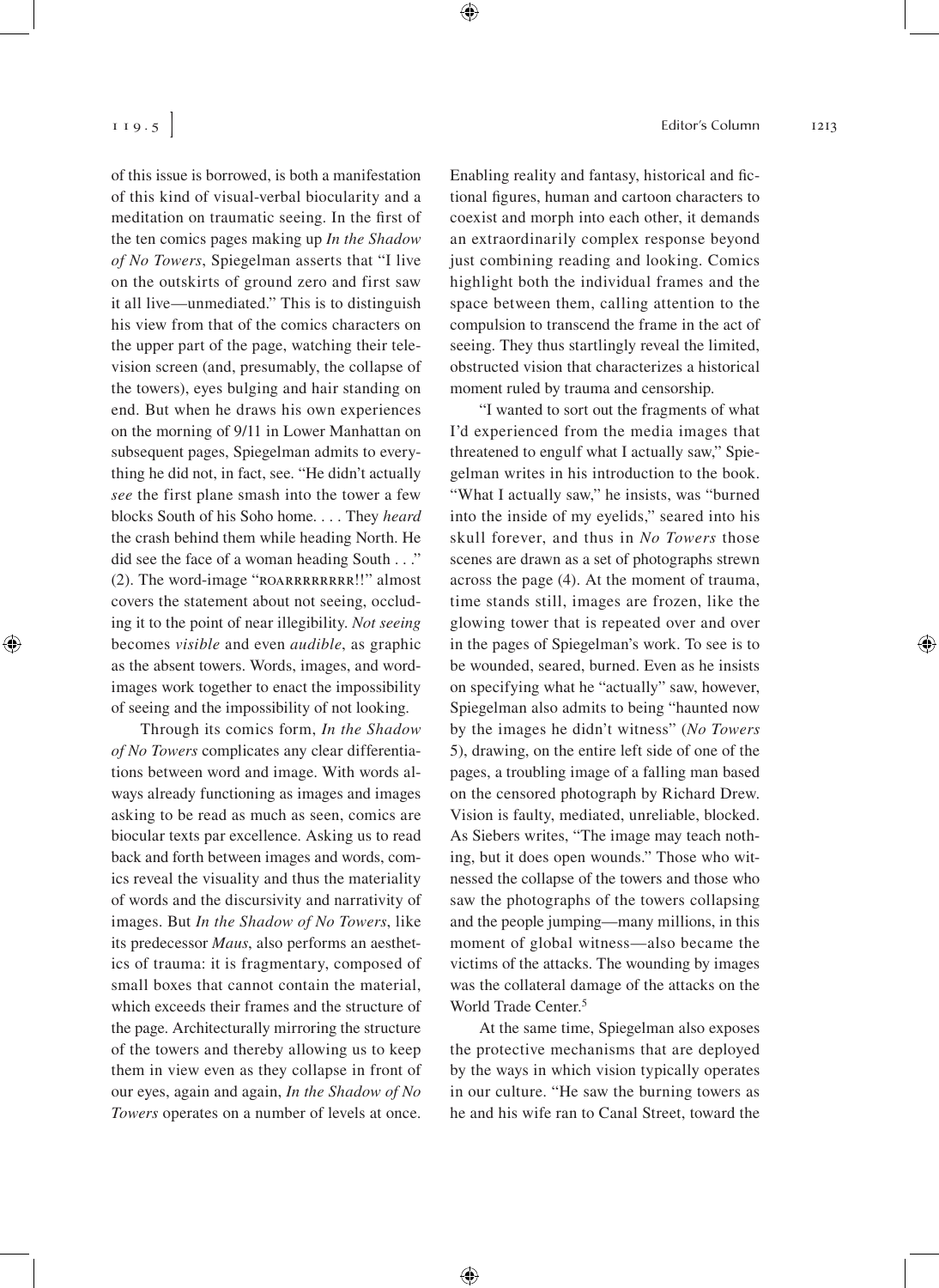



school . . . but his view was obstructed as he ran up the next block. . . . He could only see smoke billowing behind a giant billboard. . . . It was for some dopey new Schwarzenegger movie about terrorism." The next panel is dominated by a giant poster for the film, *Collateral Damage*, with dark smoke billowing all around. The panel reads, "Oddly, in the aftermath of September 11th, some pundits insisted that Irony was Dead." The film *Collateral Damage*, advertised in September 2001, was deemed inappropriate after the attacks and was not released to theaters until several months later. But the giant poster obstructing the view of the burning towers itself exemplifies the movie's title, "collateral damage"—a euphemism for the destruction of people and property not directly targeted by the military. But in the context of 9/11 (and the wars that followed), "collateral damage" also describes both the cost of seeing the traumatic real and the costs of not being allowed to look.

Euphemism ("abuse" for torture, "collateral damage" for unintended killing or for undesirable political consequences) is the linguistic

equivalent of obstructed, censored, vision. In another context, Diana Taylor has termed this obstruction "percepticide," "the self-blinding of the general population," the "fear, denial and tacit complicity" that bring a population "to see without being able to do." Taylor's term refers to the Argentinian "Dirty War" of the 1970s, which relied on another euphemism, "disappearance" for abduction, torture, and murder (123). Euphemism is also an assertion of the power and danger of language. And this is where the study of language and literature connects to the study of visual culture.

Media representations function like euphemisms to obstruct seeing, saying, and understanding. The collapsing towers on television looked just "like" the disaster movies to which we are habituated. Media representations shield us from the "excessive expressivity" of the visual to the point where, through the self-blinding of "percepticide," we can live with ourselves as we look without seeing, see without doing, understand without saying or writing. What, Spiegelman's text seems to ask, might enable us to see